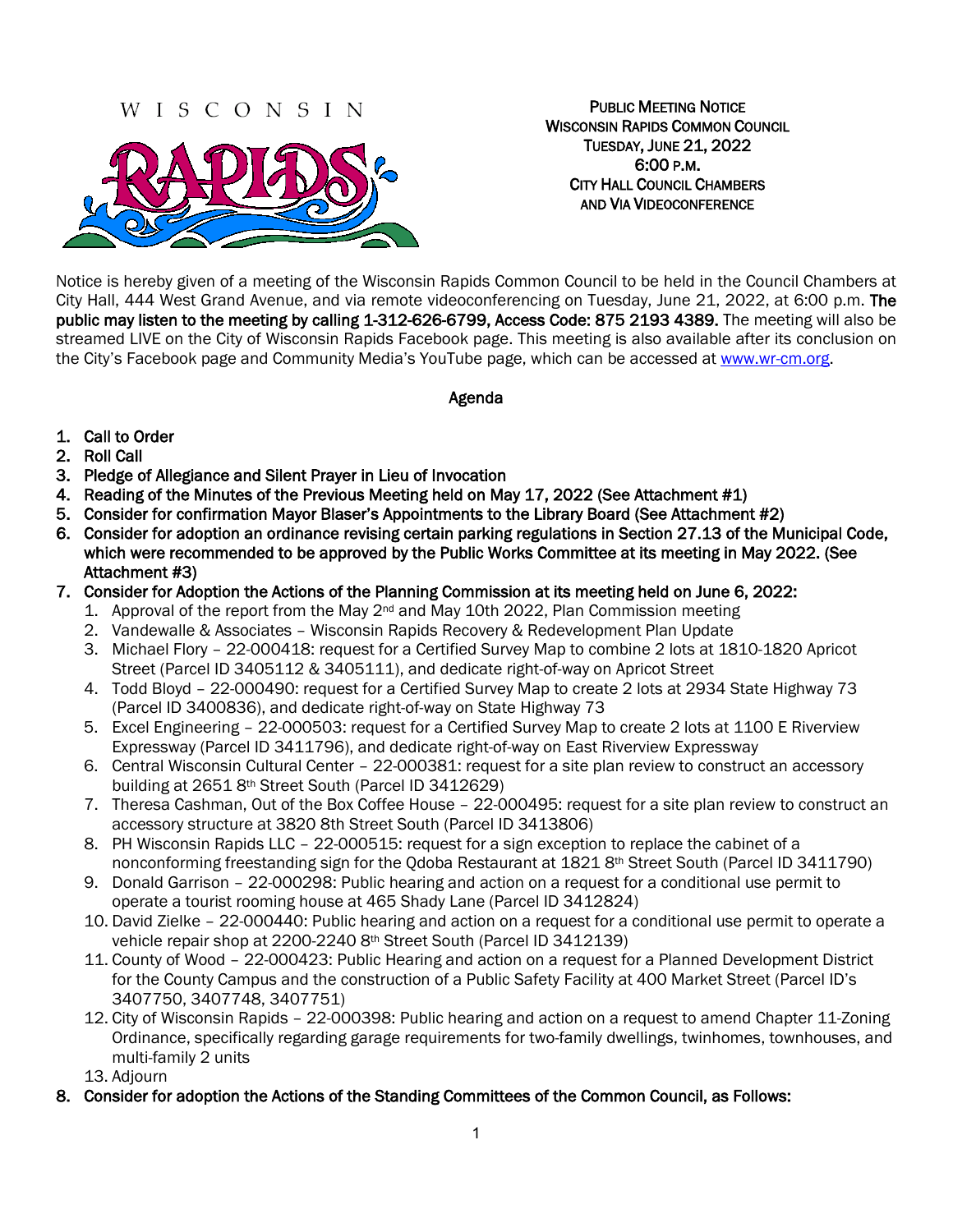#### A. Finance and Property Committee meeting held on June 7, 2022:

- 1. Call to Order
- 2. Review and approve estimate to purchase a Pavi-Jet MG7, Skid steer asphalt paver attachment
- 3. Discuss and take action on a procedure on fleet purchases
- 4. Consider for approval a Taxicab License Renewal Application from Randy Weyaus for Gotta Go Taxi LLC
- 5. Consider a Resolution to reimburse Wood County for the actual cost of purchasing two ES&S ExpressVotes at an estimated cost per unit as spelled out on the attached Intergovernmental Agreement
- 6. Consider approval of the 2022-2023 "Class A" liquor, Class "A" beer, "Class B" liquor, Class "B" beer, and "Class C" wine alcohol licenses; consider sending notices of nonrenewal or denial for those licensees who are not qualified to hold a license because of delinquencies or other disqualifications and other reasons for non renewal.
- 7. Consider for approval a Temporary Retail Class "B" Fermented Malt Beverages License and Temporary Retail "Class B" Wine License for Central Wisconsin Cultural Center, Inc., 2651 Eighth Street South, for a Live Music on the Patio event to be held on Friday, July 8, 2022 from 6:00 p.m. to 9:00 p.m.
- 8. Consider for approval a Temporary Retail Class "B" Fermented Malt Beverages License for Central Wisconsin Cultural Center, Inc., 2651 Eighth Street South, for a Garden Art Exhibit event to be held on Thursday, July 14, 2022 from 5:30 p.m. to 7:30 p.m.
- 9. Consider for approval a Temporary Retail Class "B" Fermented Malt Beverages License for Central Wisconsin Cultural Center, Inc., 2651 Eighth Street South, for an Open Mic event to be held on Friday, July 29, 2022 from 7:00 p.m. to 10:00 p.m.
- 10. Consider for approval a special event application, street closure request, and Temporary Retail Class "B" Fermented Malt Beverages license application for Heart of Wisconsin Chamber of Commerce, Inc., 1120 Lincoln Street, for an outdoor Off the Clock event to be held on Wednesday, July 13, 2022 from 4:00 p.m. to 6:00 p.m. at ShopMaster, located at 850 Rosecrans Street
- 11. Consider a request from Johnny's, LLC d/b/a Johnny's Bar, Josh Vetrone, agent, to temporarily extend the alcohol license premises located at 2610 8th Street South, to include an outdoor area as shown on the attached map, on Friday, July 22 and Saturday, July 23, 2022 from 6:00 p.m. to 2:00 a.m., and for a noise variance for an indoor DJ until 1:00 a.m. on both nights
- 12. Consider for approval the appointment of Gerald Jackie Velasquez as successor agent for the Retail Class "B" Fermented Malt Beverages and "Class B" Intoxicating Liquor licenses for Headquarters Bar of Wisconsin Rapids Inc.,  $d/b/a$  Headquarters Bar for the premises located at 140  $2^{nd}$  Street North
- 13. Consider for approval the appointment of Rhonda Ann Urlaub as successor agent for the Retail Class "A" Fermented Malt Beverages and "Class A" Intoxicating Liquor licenses for GPM Southeast, LLC, d/b/a Bread & Butter Shop #4532 for the premises located at 2130 8th Street South
- 14. Consider for approval the appointment of Rhonda Ann Urlaub as successor agent for the Retail Class "A" Fermented Malt Beverages and "Class A" Intoxicating Liquor licenses for GPM Southeast, LLC, d/b/a Bread & Butter Shop #4533 for the premises located at 1740 17<sup>th</sup> Avenue South
- 15. Consider closing the following streets and suspending the open container ordinance for these streets and adjoining sidewalks, for the City's 2022  $4<sup>th</sup>$  of July Event from 3:00 p.m. to 11:59 p.m. on Monday, July 4, 2022 or the July 4th Fireworks rain date:

2<sup>nd</sup> Street from East Jackson Street to Mead Street;

Mead, Locust, Witter, Pine, Walnut, Maple, and Birch Streets from 2<sup>nd</sup> Street South to 3<sup>rd</sup> Street South;

Oak Street from 2nd Street North to 3rd Street North;

1<sup>st</sup> Street North from East Jackson Street to 2<sup>nd</sup> Street North;

Grand Avenue from 3rd Street to 3rd Avenue;

1<sup>st</sup> Avenue South from West Grand Avenue to Chase Street;

Johnson and Goggin Streets from 1<sup>st</sup> Avenue South to 3<sup>rd</sup> Avenue South;

2<sup>nd</sup> Avenue South from West Grand Avenue to Johnson Street

- 16. Consider a recommendation from Statewide Services to deny a claim from Waste Management for alleged damages to their building by a City-owned truck on 09/08/2021
- 17. 2023 Budget Discussion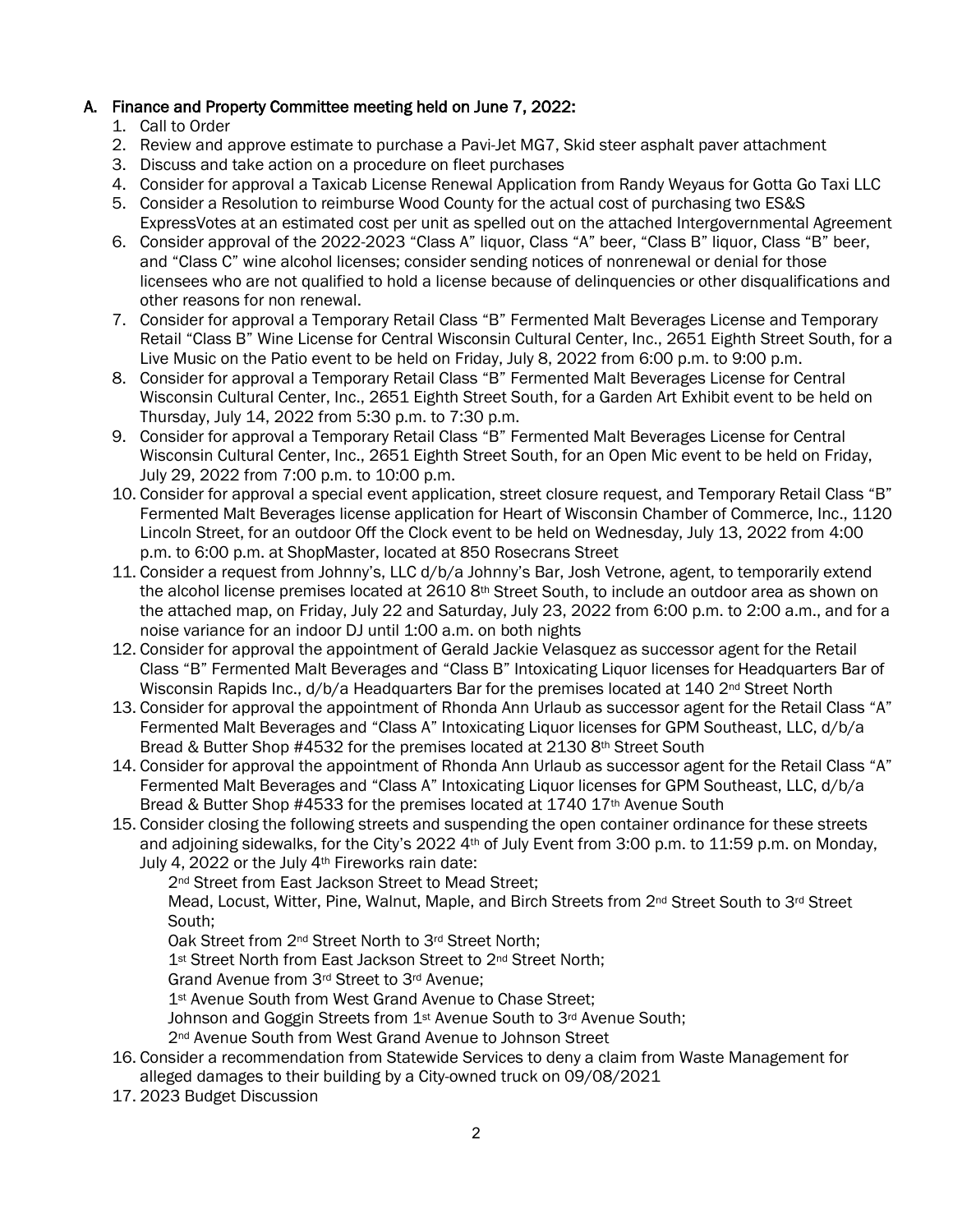- 18. Audit of the Bills
- 19. Set next meeting date

20. Adjourn.

## B. Public Works Committee meeting held on June 2, 2022:

- 1. Call to order
- 2. Review Engineering & Street Department Monthly Activity Report
- 3. Review the Recycling Cooperative Agreement between The City of Wisconsin Rapids and neighboring communities in regards to the operations of the City compost sites
- 4. Review the 2021 Sidewalk Maintenance Summary
- 5. Review referral list
- 6. Set Next Meeting Date
- 7. Adjourn

## C. Public Works Committee meeting held on June 21, 2022:

- 1. Call to order
- 2. Review the bid results for the West Riverview Expressway Traffic Signal Improvement project and consider awarding the contract to the low, qualified bidder.
- 3. Review and approve the conditions for a street privilege permit for Mead Witter Foundation, Inc.
- 4. Review referral list
- 5. Set Next Meeting Date
- 6. Adjourn

## D. Human Resources Committee meeting held on June 14, 2022:

- 1. Call to order
- 2. HR Updates
	- a. Seasonal Personnel
	- b. Leadership Training with Best Workforce Solutions completed, May 2022.
	- c. CSS Police Chief update
	- d. Current Recruiting
	- e. Wage Study
- 3. The Committee may vote to go into closed session under Section 19.85(1)(e), Wis. Stats., which reads: "Deliberating or negotiating the purchasing of public properties, the investing of public funds, or conducting other specified public business, whenever competitive or bargaining reasons require a closed session"

In closed session, the Committee may discuss a proposal for a successor collective bargaining agreement between the City and the Wisconsin Rapids Professional Police Association.

- 4. The Committee may adjourn in closed session, or may go into open session.
- 5. If the Committee does not go into closed session, or does not adjourn in closed session, the Committee may in open session consider ratification of a successor labor agreement between the City and the Wisconsin Rapids Professional Police Association.
- 6. Adjournment.

### 9. Reports of Other Committees, Commissions and Boards; Department Reports

- A. Wisconsin Rapids Housing Authority held March 30, 2022
- B. Water Works and Lighting Commission held April 7 and May 10, 2022
- C. Police and Fire Commission held April 13, April 27, May 2, May 11, and May 20, 2022
- D. South Wood County Airport Commission held May 5 and Monthly Summary for May 2022
- E. Wastewater Treatment Commission held May 11, June 8, and Monthly Summary for May 2022
- F. Wisconsin Rapids Board of Review held May 27, 2022
- G. Engineering Department Monthly Summary for May 2022
- H. Public Works Department Monthly Summary for May 2022
- I. Wisconsin Rapids Fire Department Monthly Summary for May 2022
- J. Wisconsin Rapids Police Department Monthly Summary for May 2022

### 10. Referrals to Committees

# 11. Adjournment.